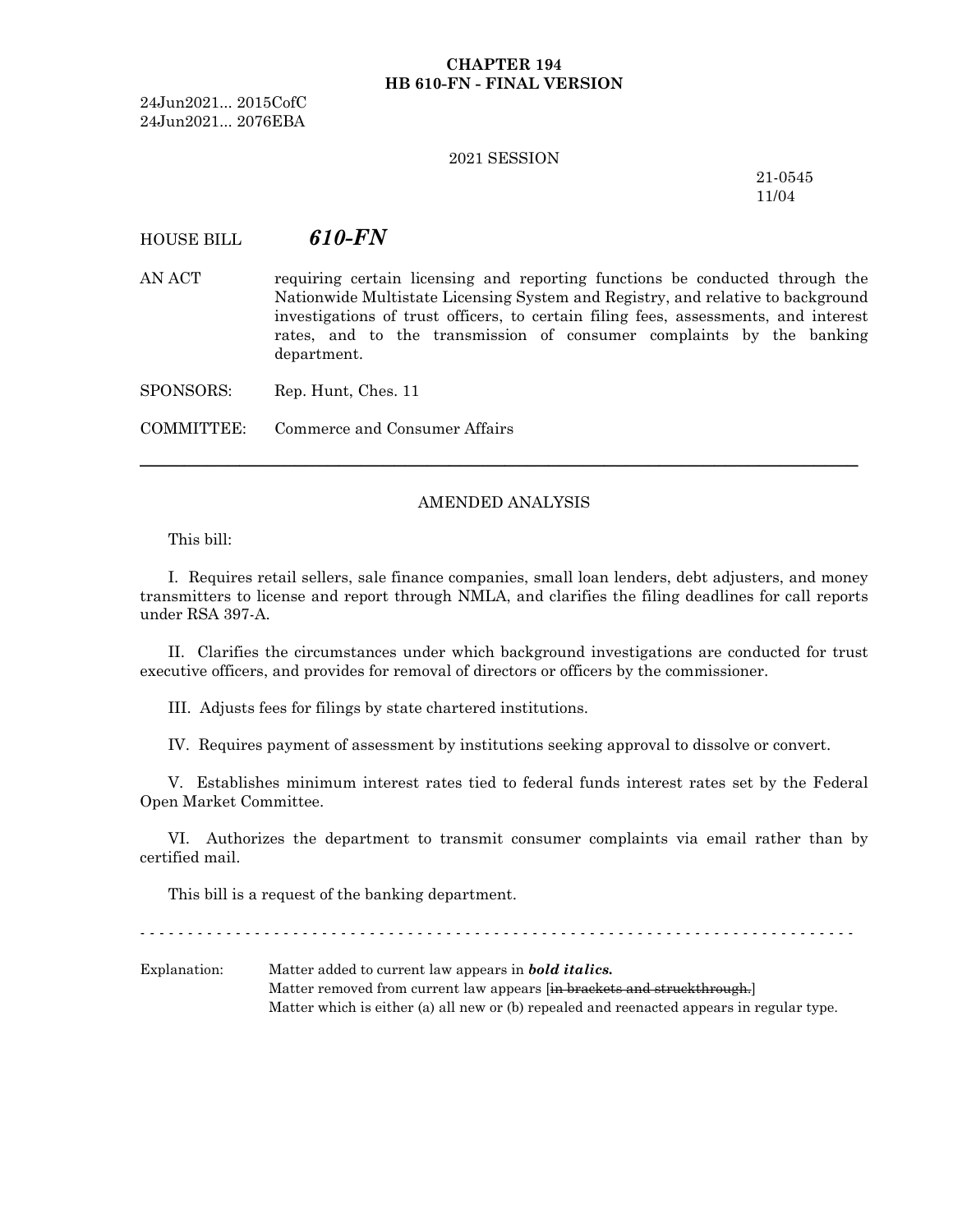### **CHAPTER 194 HB 610-FN - FINAL VERSION**

24Jun2021... 2015CofC 24Jun2021... 2076EBA 21-0545

11/04

#### STATE OF NEW HAMPSHIRE

#### *In the Year of Our Lord Two Thousand Twenty One*

AN ACT requiring certain licensing and reporting functions be conducted through the Nationwide Multistate Licensing System and Registry, and relative to background investigations of trust officers, to certain filing fees, assessments, and interest rates, and to the transmission of consumer complaints by the banking department.

*Be it Enacted by the Senate and House of Representatives in General Court convened:*

194:1 New Paragraph; Retail Installment Sales of Motor Vehicles; Definitions; Nationwide Multistate Licensing System and Registry. Amend RSA 361-A:1 by inserting after paragraph VII the following new paragraph: 1 2 3

VII-a. "Nationwide Multistate Licensing System and Registry" means a national licensing system and facility developed and maintained by the Conference of State Bank Supervisors and the American Association of Residential Mortgage Regulators, or their successors, for the licensing and registration of mortgage loan originators, mortgage lenders, mortgage servicers, mortgage brokers, and other non-depository financial service licensees, including retail sellers and sales finance companies. 4 5 6 7 8 9

194:2 Licensing of Sales Finance Companies and Retail Sellers Required. Amend the introductory paragraph of RSA 361-A:2, II(a) to read as follows: 10 11

(a) The application for such license shall be in writing and verified  $\left[\Theta_{\text{H}}\right]$  a form prescribed by the commissioner] *through the Nationwide Multistate Licensing System and Registry using the Nationwide Multistate Licensing System and Registry form*. The application shall contain the name of the applicant; the tax applicant's identification number; date of incorporation, if incorporated; the address where the business is or is to be conducted and similar information as to any branch office of the applicant; the trade name, if any, under which the applicant proposes to conduct such business; and such other pertinent information as the commissioner may require. The application shall include a list of the names and resident addresses of principals and the name of any person occupying a similar status or performing similar functions. Each principal shall provide his or her social security numbers and shall authorize the commissioner to conduct a background check. The applicant shall submit any other information that the commissioner may require including, but not limited to, the applicant's form and place of organization, the applicant's proposed method of doing business, the qualifications and business history of the applicant and those persons listed in the application, and in the case of sales finance companies, the applicant's financial condition and history. The applicant shall disclose if any injunction or administrative order has been issued against the applicant or any of its principals listed in the application and whether the applicant or 12 13 14 15 16 17 18 19 20 21 22 23 24 25 26 27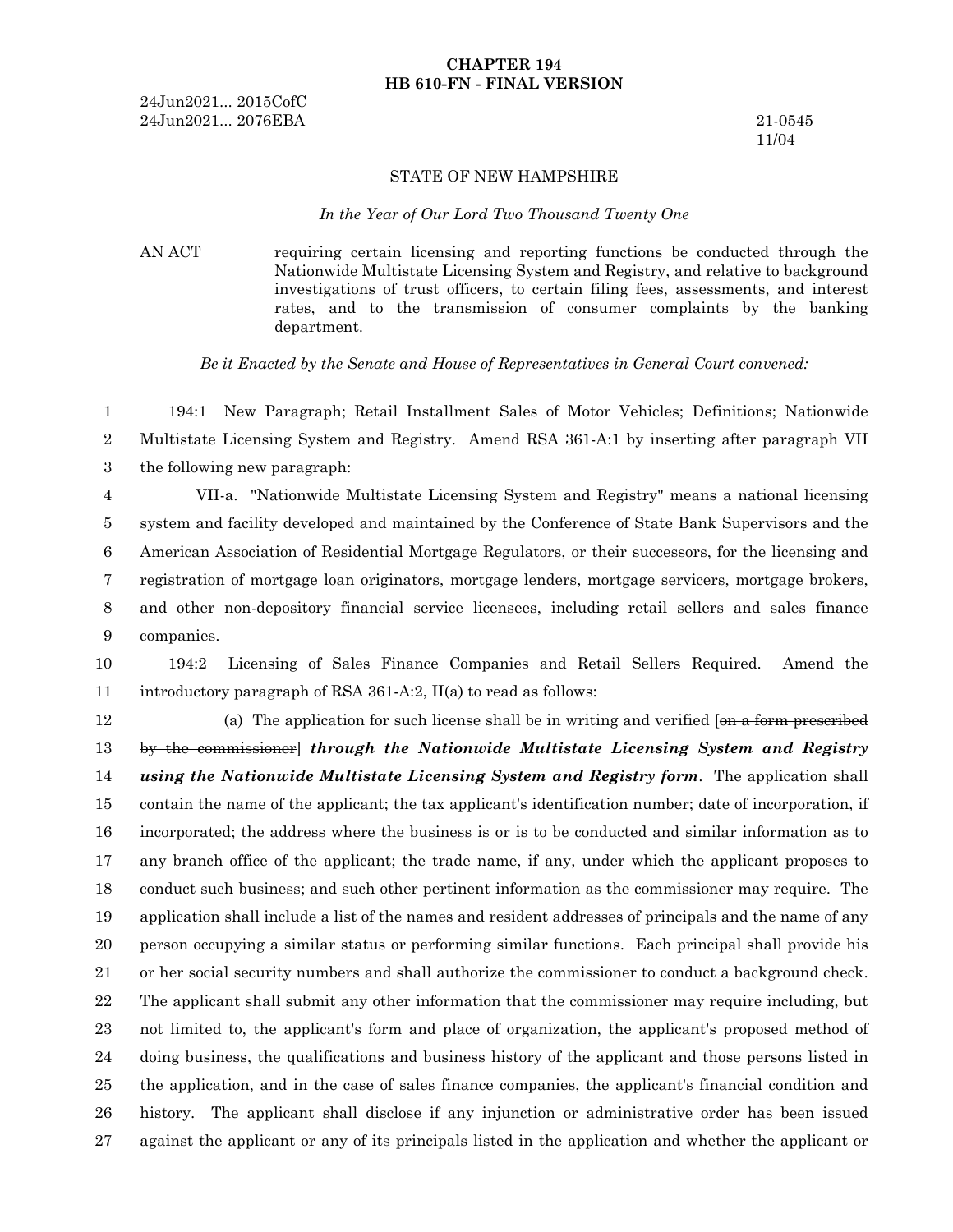#### **CHAPTER 194 HB 610-FN - FINAL VERSION - Page 2 -**

any of its principals have been convicted of a misdemeanor involving financial services or a financial services-related business, or any fraud, false statements or omissions, theft or any wrongful taking of property, bribery, perjury, forgery, counterfeiting, extortion, or a conspiracy to commit any of these offenses, or convicted of any felony, prior to the commissioner's approval of such change. 1 2 3 4

194:3 Retail Installment Sales of Motor Vehicles; Annual Report. Amend RSA 361-A:2-b, I(a)-(c) to read as follows: 5 6

7

(a) Each sales finance company licensee shall file, under oath, an annual report [with the commissioner] *through the Nationwide Multistate Licensing System and Registry* on or before March 31 each year concerning operations for the preceding year or license period ending December 31 upon a form prescribed by the commissioner. 8 9 10

(b) A person who surrenders, withdraws, or does not renew a license shall file the annual report as required in subparagraph (a), notwithstanding the fact that he or she is not licensed on the date that the report is due. 11 12 13

(c) Each sales finance company shall also file, under oath, its financial statement [with the commissioner] *through the Nationwide Multistate Licensing System and Registry* within 90 days from the date of its fiscal year end. The financial statement shall be prepared in accordance with generally accepted accounting principles and shall include a balance sheet, income statement, statement of changes in owners' equity, a cash flow statement, and note disclosures. If the financial statement is not audited, a certification statement shall be attached and signed by a duly authorized officer of the sales finance company. The certification statement shall state that the financial statement is true and accurate to the best of the officer's belief and knowledge. 14 15 16 17 18 19 20 21

194:4 New Paragraph; Regulation of Small Loans, Title Loans, and Payday Loans; Definitions. Amend RSA 399-A:1 by inserting after paragraph XII the following new paragraph: 22 23

XII-a. "Nationwide Multistate Licensing System and Registry" means a national licensing system and facility developed and maintained by the Conference of State Bank Supervisors and the American Association of Residential Mortgage Regulators, or their successors, for the licensing and registration of mortgage loan originators, mortgage lenders, mortgage servicers, mortgage brokers, and other non-depository financial service licensees, including small loan lenders, title loan lenders and payday loan lenders. 24 25 26 27 28 29

30

194:5 Regulation of Small Loans, Title Loans; and Payday Loans; Application and Fees. Amend the introductory paragraph of RSA 399-A:4, I to read as follows: 31

I. Every applicant for licensing under this chapter shall file with the commissioner a written verified application through the Nationwide Multistate Licensing System and Registry, using the Nationwide Multistate Licensing System and Registry form  $\frac{1}{2}$  or providing all the information required on the application developed by the Nationwide Multistate Licensing System and Registry] which shall include, but is not limited to, the following information: 32 33 34 35 36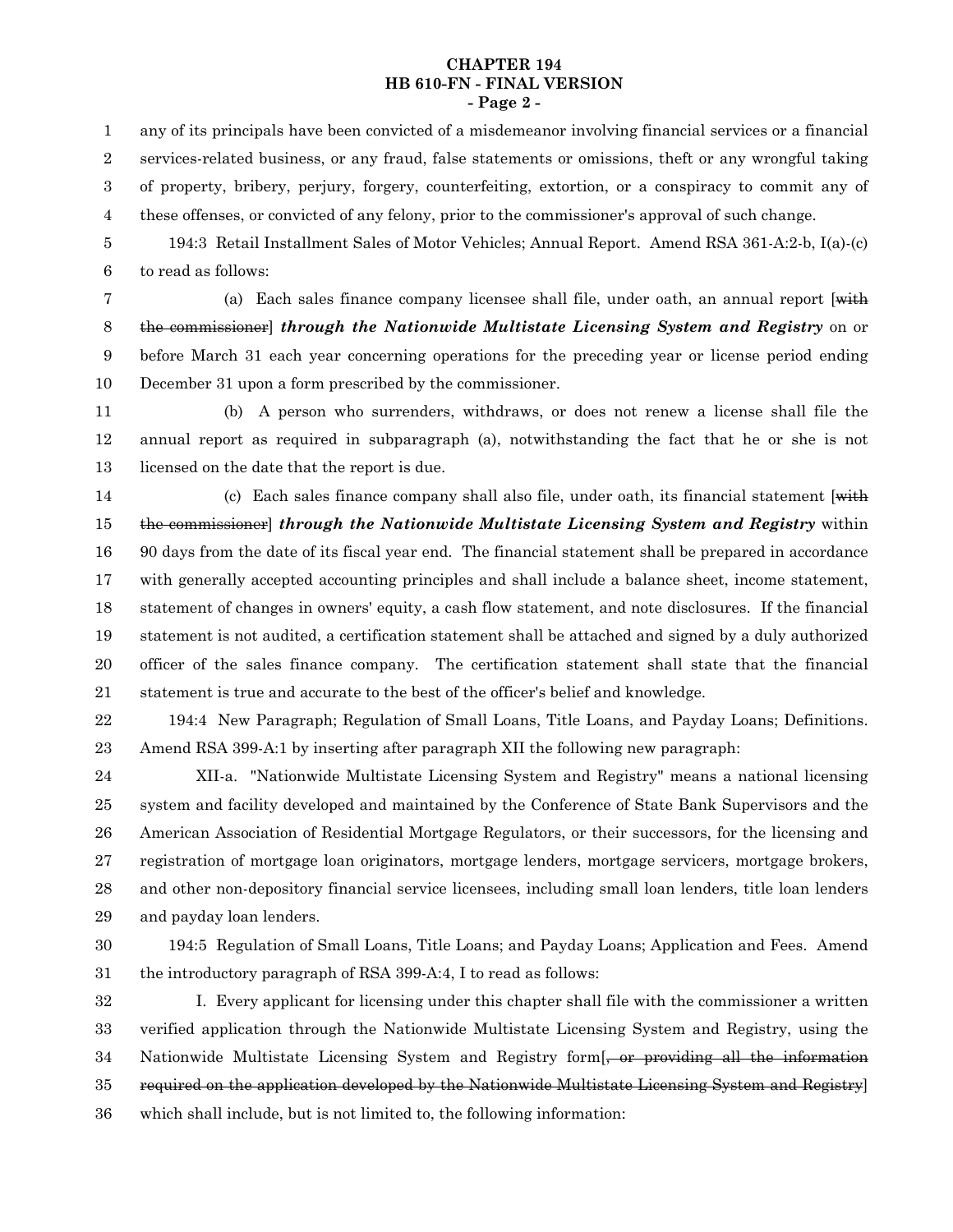### **CHAPTER 194 HB 610-FN - FINAL VERSION - Page 3 -**

194:6 Regulation of Small Loans, Title Loans, and Payday Loans; Reporting and Filing Requirements. Amend RSA 399-A:10, I to read as follows: 1 2

I.(a) Each licensee shall file, under oath, an annual report [with the commissioner] *through the Nationwide Multistate Licensing System and Registry* on or before March 31 each year concerning its business and operations for the preceding calendar year or license period ending December 31 in the form prescribed by the commissioner. 3 4 5 6

(b) Each licensee shall also file, under oath, its financial statement [with the commissioner] *through the Nationwide Multistate Licensing System and Registry* within 90 days from the date of its fiscal year end. The financial statement shall be prepared in accordance with generally accepted accounting principles and shall include a balance sheet, income statement, statement of changes in owners' equity, a cash flow statement, and note disclosures. If the financial statement is not audited, a certification statement shall be attached and signed by a duly authorized officer of the licensee. The certification statement shall state that the financial statement is true and accurate to the best of the officer's belief and knowledge. 7 8 9 10 11 12 13 14

194:7 New Paragraph; Debt Adjustment Services; Definitions. Amend RSA 399-D:1 by inserting after paragraph XXIII the following new paragraph: 15 16

XXIII-a. "Nationwide Multistate Licensing System and Registry" means a national licensing system and facility developed and maintained by the Conference of State Bank Supervisors and the American Association of Residential Mortgage Regulators, or their successors, for the licensing and registration of mortgage loan originators, mortgage lenders, mortgage servicers, mortgage brokers, and other non-depository financial service licensees, including debt adjusters. 17 18 19 20 21

194:8 Debt Adjustment Services; Application and Fees. Amend the introductory paragraph of RSA 399-D:4, I(a) to read as follows: 22 23

(a) To be considered for licensing, each person shall complete and file with the department one verified application through the Nationwide Multistate Licensing System and Registry, using the Nationwide Multistate Licensing System and Registry form. same information required on the application developed by using the Nationwide Multistate Licensing System and Registry, which shall include, but not be limited to, the following information: 194:9 Debt Adjustment Services; Reporting and Filing Requirements. Amend RSA 399-D:9, I(a) and the introductory paragraph of I(b) to read as follows: 24 25 26 27 28 29 30

(a) Each licensee shall file, under oath, an annual report [with the banking department] *through the Nationwide Multistate Licensing System and Registry* on or before March 31 each year concerning operations for the preceding calendar year or license period ending December 31 in the form prescribed by the commissioner. 31 32 33 34

(b) Each licensee shall also file, under oath, its financial statement [with the commissioner] *through the Nationwide Multistate Licensing System and Registry* within 90 days from the date of its fiscal year end. If the financial statement is not audited, a certification 35 36 37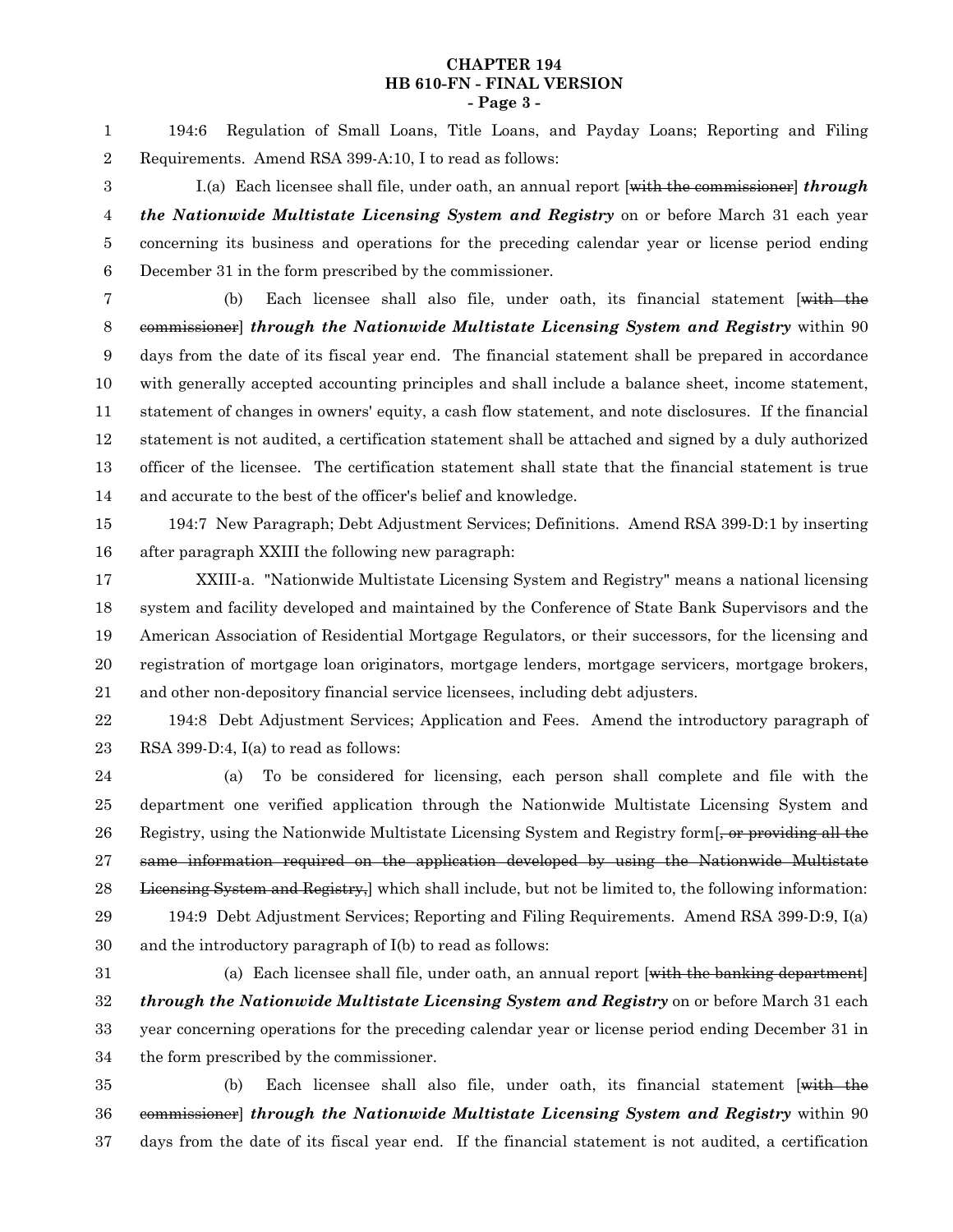#### **CHAPTER 194 HB 610-FN - FINAL VERSION - Page 4 -**

statement shall be attached and signed by a duly authorized officer of the licensee. The certification statement shall state that the financial statement is true and accurate to the best of the officer's belief and knowledge: 1 2 3

194:10 New Paragraph; Licensing of Money Transmitters; Definitions. Amend RSA 399-G:1 by inserting after paragraph XVII the following new paragraph: 4 5

6

XVII-a. "Nationwide Multistate Licensing System and Registry" means a national licensing system and facility developed and maintained by the Conference of State Bank Supervisors and the American Association of Residential Mortgage Regulators, or their successors, for the licensing and registration of mortgage loan originators, mortgage lenders, mortgage servicers, mortgage brokers, and other non-depository financial service licensees, including money transmitters. 7 8 9 10

194:11 Licensing of Money Transmitters; Application and Fees. Amend the introductory paragraph of RSA 399-G:4, I(a) to read as follows: 11 12

(a) To be considered for licensing, each person shall complete and file with the department one verified application through the Nationwide Multistate Licensing System and Registry, using the Nationwide Multistate Licensing System and Registry form, or providing all the same information required on the application developed by the Nationwide Multistate Licensing System and Registry, which shall include but not be limited to the following information : 13 14 15 16 17

194:12 Licensing of Money Transmitters; License Surrender. Amend RSA 399-G:8, I to read as follows: 18 19

I. A licensee who ceases to engage in the business of money transmission at any time during a license year for any cause shall surrender such principal license and authorized delegate registrations, if any, and within 15 calendar days of such cessation shall cause to be published in a newspaper of general circulation in the licensee's market area a notice to such effect, and shall file [an annual] *any required* report pursuant to RSA 399-G:10 [within 15 days of such cessation]. The commissioner may adopt rules, in accordance with RSA 541-A, relative to such notice and the process for surrender. 20 21 22 23 24 25 26

194:13 Licensing of Money Transmitters; Reporting and Filing Requirements. Amend RSA 399- G:10, I-V to read as follows: 27 28

I. Each licensee shall [<del>file, under oath, an annual report with the banking department on or</del> before March 31 each year concerning operations for the preceding year or license period ending December 31 upon the form prescribed by the department] *submit to the Nationwide Multistate Licensing System and Registry reports of condition, which shall be filed within the time prescribed by the Nationwide Multistate Licensing System and Registry, in such form and shall contain such information as the Nationwide Multistate Licensing System and Registry may require, including but not limited to the money services business call report*. 29 30 31 32 33 34 35

II. Each licensee shall file, under oath, its financial statement [with the commissioner] *through the Nationwide Multistate Licensing System and Registry* within 90 days from the 36 37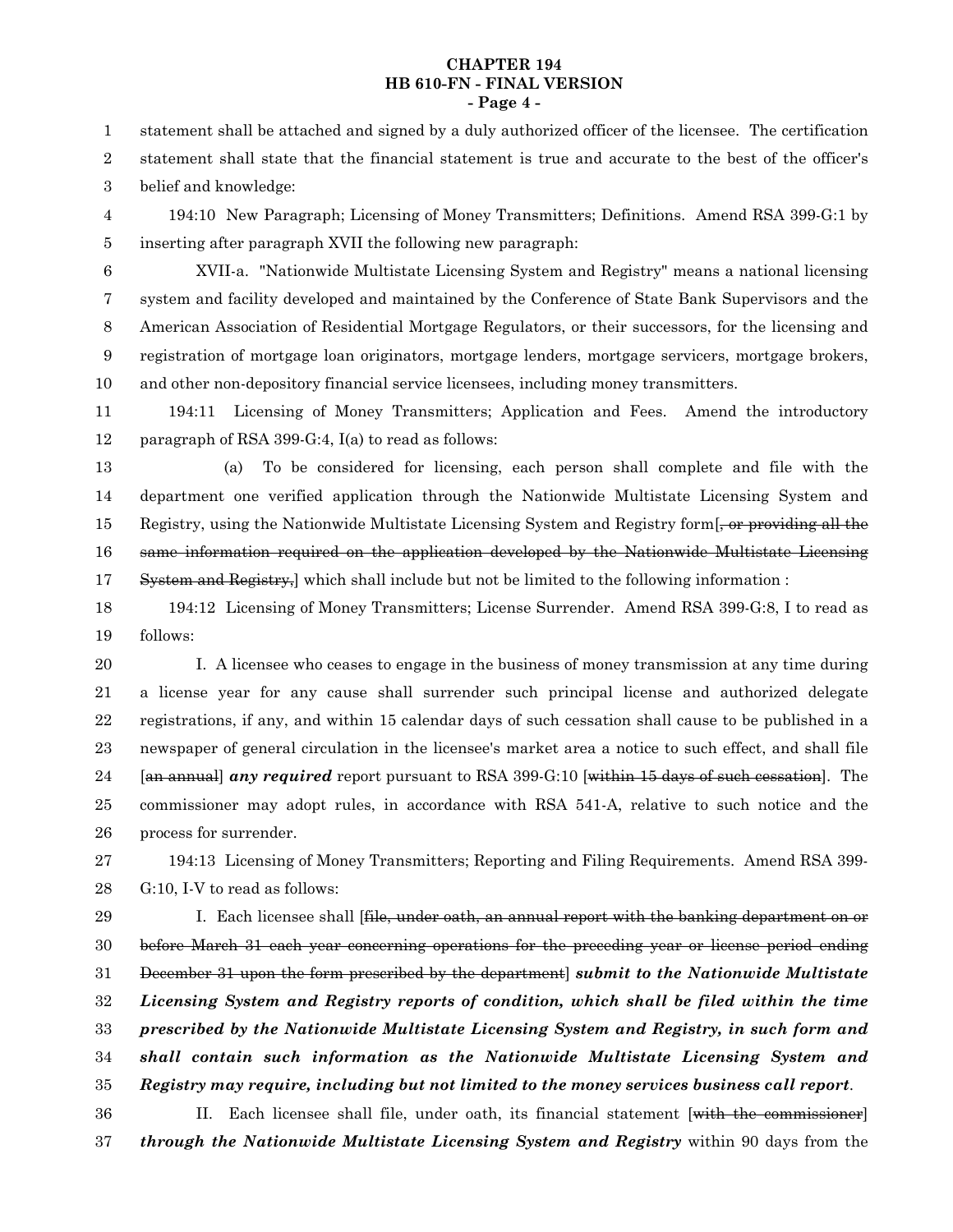# **CHAPTER 194 HB 610-FN - FINAL VERSION - Page 5 -**

| 1                | date of its fiscal year end. The financial statement shall be prepared in accordance with generally |
|------------------|-----------------------------------------------------------------------------------------------------|
| $\boldsymbol{2}$ | accepted accounting principles with appropriate note disclosures and, unless excepted by an order   |
| $\boldsymbol{3}$ | from the commissioner for hardship reasons, shall be audited by an independent certified public     |
| 4                | accountant. The financial statement shall include or be accompanied by a calculation that reflects  |
| 5                | the fiscal year's average daily outstanding money transmissions as defined by RSA 399-G:1, IV in    |
| $6\phantom{.}6$  | United States dollars. A money transmitter's financial statement shall include:                     |
| 7                | (a) A balance sheet;                                                                                |
| 8                | (b) Income statement;                                                                               |
| 9                | (c) Statement of changes in owners' equity;                                                         |
| 10               | (d) A cash flow statement; and                                                                      |
| 11               | (e) A statement of net worth.                                                                       |
| 12               | III. The department shall publish its analysis of the information required in the licensee's        |
| 13               | [annual] call report as a part of the commissioner's annual report.                                 |
| 14               | IV. Any money transmitter failing to file either the [annual] call report or the financial          |
| 15               | statement required by this section within the time prescribed may be required to pay to the banking |
| 16               | department a penalty [of]. The penalty shall be \$25 for each calendar day the [annual] call report |
| 17               | or financial statement is overdue up to a maximum penalty of \$625 per call report or \$2,500 per   |
| 18               | [report or] <i>financial</i> statement.                                                             |
| 19               | V. In addition to the [annual] call report and financial statement, the banking department          |
| 20               | may require such additional regular or special reports as it may deem necessary for the proper      |
| 21               | supervision of licensees under this chapter.                                                        |
| $22\,$           | Licensing of Money Transmitters; Administration by Commissioner; Rulemaking.<br>194:14              |
| 23               | Amend RSA 399-G:24, II(c) to read as follows:                                                       |
| 24               | (c) [Annual] <i>Call</i> reports required by RSA 399-G:10.                                          |
| 25               | 194:15 Nondepository Mortgage Bankers, Brokers, and Servicers; Reporting. Amend RSA 397-            |
| 26               | A:13, V to read as follows:                                                                         |
| 27               | V. Any mortgage banker, mortgage broker, or mortgage servicer failing to file the mortgage          |
| 28               | call report required by this section within the time prescribed by the Nationwide Multistate        |
| 29               | <i>Licensing System and Registry</i> may be required to pay to the department a penalty of \$25 for |
| 30               | each calendar day the mortgage call report is overdue up to a maximum penalty of \$625 per          |
| 31               | mortgage call report.                                                                               |
| 32               | 194:16 Organization of State Banks; Application. Amend RSA 383-A:3-305(e)(6) to read as             |
| 33               | follows:                                                                                            |
| 34               | $[The$ commissioner may require In addition to paying the cost for any<br>(6)                       |
| 35               | examination or investigation of the background and criminal history of any person                   |
| 36               | <b>pursuant to this section,</b> the organizer [to] shall pay the actual costs of each background   |
| 37               | investigation and criminal history records check.                                                   |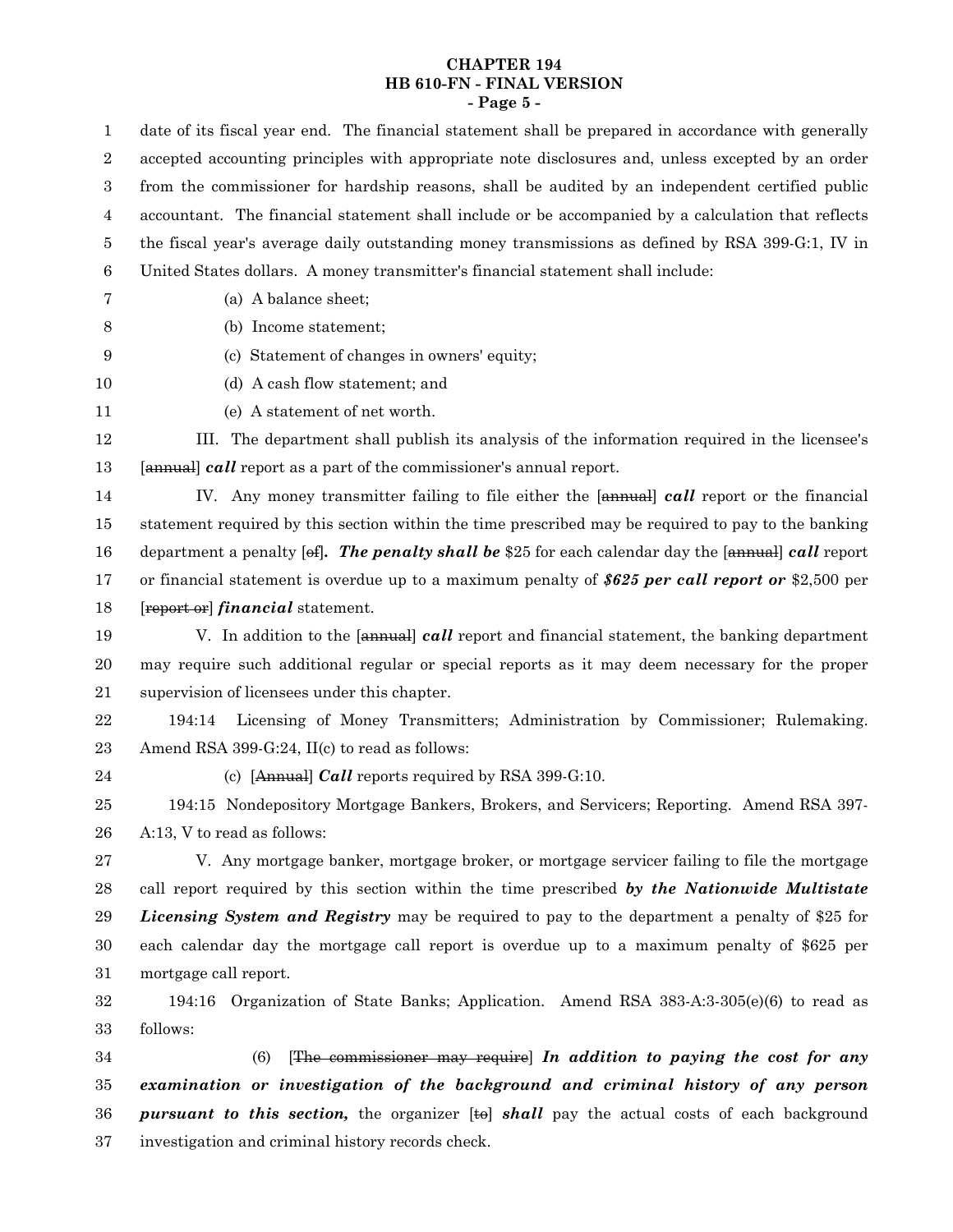#### **CHAPTER 194 HB 610-FN - FINAL VERSION - Page 6 -**

194:17 Trust Company Act; Number of Directors. Amend RSA 383-C:6-601 to read as follows: 383-C:6-601 [Number of] Directors. 1 2

- *(a)* The board of directors of a trust company shall be composed of at least 5 directors. A director need not be a resident of New Hampshire or a citizen of the United States, unless otherwise required by the commissioner in consideration of the trust company's safety and soundness. 3 4 5
- 6

*(b) Every new director shall submit to a background investigation and criminal history records check, to include submission of financial and other information in accordance with RSA 383-A:3-305(e). A trust company shall submit notice of any material change related to the background investigation and criminal history records check of any director or any new information related to the experience, ability, standing, competence, trustworthiness, and integrity of a director that could jeopardize the safe and sound operation of the trust company within 30 days of learning of such change. The cost of any examination or investigation of the background information and criminal history shall be paid by the trust company.* 7 8 9 10 11 12 13 14

194:18 New Section; Trust Company Act; Removal of Directors and Officers by Commissioner. Amend RSA 383-C by inserting after section 6-603 the following new section: 15 16

383-C:6-604 Removal of Directors or Officers by Commissioner. In addition to the grounds for removal set forth in RSA 383-A:9-902, the commissioner may also remove a director or officer of a trust company if, in the opinion of the commissioner, the director or officer does not possess the experience, ability, standing, competence, trustworthiness, and integrity to ensure the safe and sound operation of the trust company. The commissioner shall act in accordance with the procedure described in RSA 383-A:9-902 for any such removal. 17 18 19 20 21 22

194:19 Family Trust Company Act; Board of Directors. Amend RSA 383-D:8-801(a) to read as follows: 23 24

(a) A family trust company shall have a board of directors, and that board of directors must have not less than three members. A director need not be a resident of New Hampshire or a citizen of the United States, unless otherwise required by the commissioner in consideration of the family trust company's safety and soundness. RSA 383-C:6-601*(a)* shall not apply to family trust companies. 25 26 27 28 29

194:20 Bank and Credit Unions; Regulatory Approval Procedures; Fee Schedule. Amend RSA

30 31

383-A:6-609 to read as follows:

383-A:6-609 Fee Schedule. 32

*(a)* The commissioner shall charge a filing fee to each person for services rendered by the department in reviewing a notice or application. Sums collected under this section shall be payable to the state treasurer as restricted revenue and credited, in accordance with the banking division's accounting unit designation, to the appropriation for the commissioner. Charges for services shall be billed as follows: 33 34 35 36 37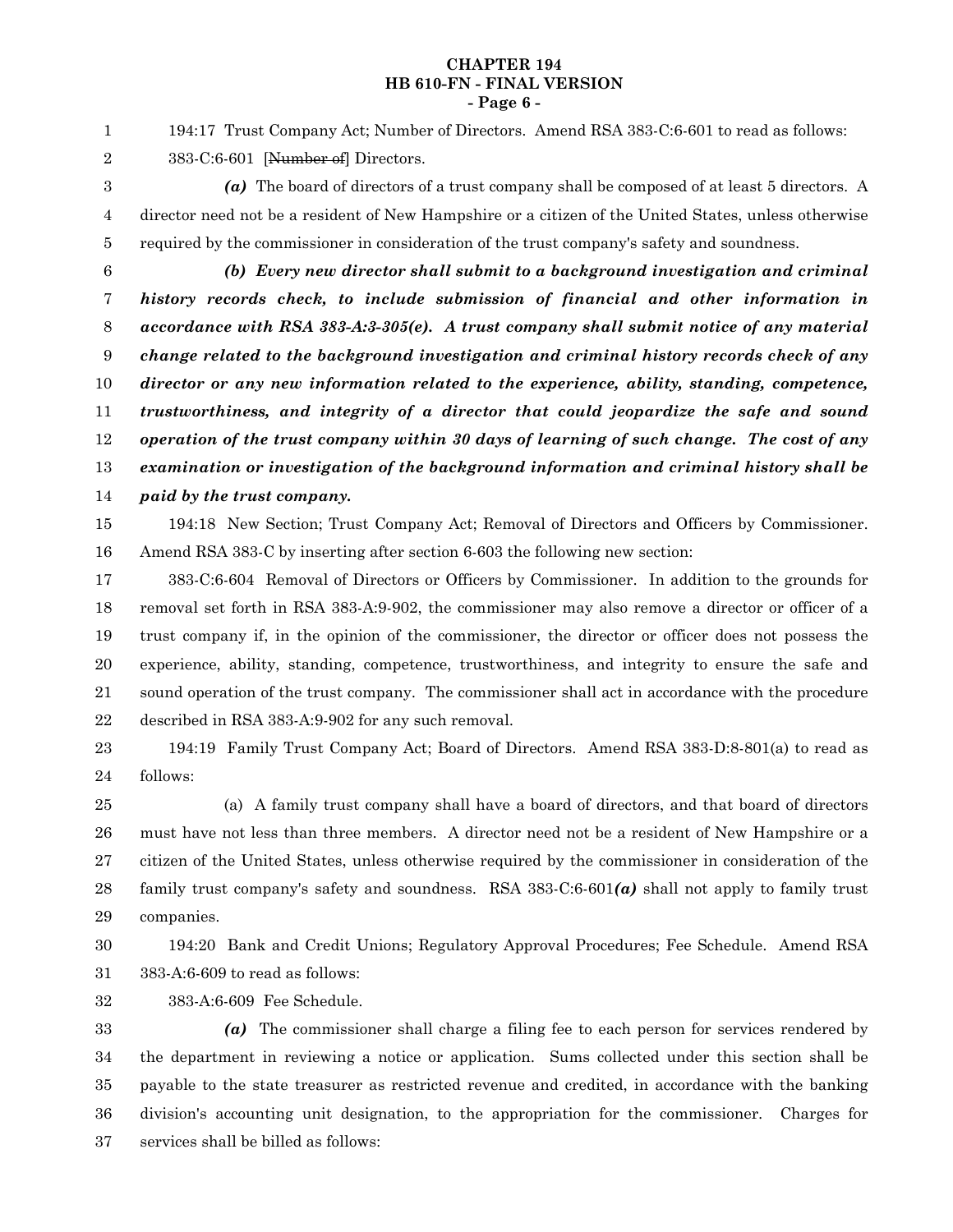## **CHAPTER 194 HB 610-FN - FINAL VERSION - Page 7 -**

| $\mathbf{1}$   | $\left[\frac{1}{2}\right]$ (1) Fee for new state bank or credit union charter: $\left[\frac{10,000}{15,000}\right]$ \$15,000 |
|----------------|------------------------------------------------------------------------------------------------------------------------------|
| $\overline{2}$ | $[\text{(+)}]$ (2) Fee for domestication of foreign trust company: \$7,500                                                   |
| $\,3$          | $[\omega]$ (3) Fee for charter conversion, combination, acquisition, change in control, share                                |
| 4              | exchange, reorganization, or approval of trust powers: \$2,500                                                               |
| 5              | $[\text{4}]$ (4) Fee for the dissolution of a trust company: \$2,000                                                         |
| 6              | $[\omega]$ (5) Fee for a reduction in a depository bank's capital, change in business plan or                                |
| 7              | change in required capital of a trust company, amendment to a state bank's organizational                                    |
| $\,8\,$        | instrument, amendment of a credit union's bylaws, or formation of a subsidiary entity that requires                          |
| 9              | approval of the commissioner: \$500                                                                                          |
| 10             | $\left[\left(\frac{4}{5}\right)\right]$ (6) Fee for a new branch, loan production office and trust company office: \$500     |
| 11             | $\overline{(\mathbf{g})}$ (7) Fee for a relocation or termination of a branch, loan production office or trust               |
| 12             | company office: \$100                                                                                                        |
| 13             | $[\text{th}]$ (8) Fee to issue a certificate of existence: \$50                                                              |
| 14             | $\left[\left(\frac{1}{2}\right)\right]$ (9) Fee for a reservation or approval of a name or trade name: \$50                  |
| 15             | (b) If at any time the commissioner determines that the cost to complete the                                                 |
| 16             | investigation or examination of the notice or application has or will exceed the fee set forth                               |
| 17             | in subparagraphs $(a)(1)-(9)$ , the commissioner shall cease further review, notify the filer of                             |
| 18             | this determination and advise that the filer may withdraw the notice or application. If the                                  |
| 19             | filer elects to withdraw the notice or application pursuant to this paragraph, the                                           |
| 20             | commissioner shall refund the filing fee, minus such costs of investigation or examination                                   |
| 21             | that been incurred during the Department's review. If the filer informs the commissioner it                                  |
| 22             | does not elect to withdraw the notice or application, the commissioner shall continue the                                    |
| $\bf 23$       | review of the notice or application and the filer shall pay the additional investigation or                                  |
| $\sqrt{24}$    | examination costs. The cost of the investigation or examination shall be determined in                                       |
| 25             | accordance with the per diem examination charge established in RSA 383:11, I provided,                                       |
| 26             | however, that the requirement that no entity shall be charged or pay less than one full day                                  |
| $\sqrt{27}$    | shall not apply.                                                                                                             |
| 28             | 194:21 New Paragraph; Bank Commissioner; Examination Costs. Amend RSA 383:11 by                                              |
| 29             | inserting after paragraph IV the following new paragraph:                                                                    |

V. A state chartered institution that is dissolved or converted before the close of a fiscal year, shall be responsible for payment of its pro rata share of the assessment for that fiscal year. Prior to approving the dissolution or conversion of the institution, the commissioner, in the commissioner's discretion, shall either: 30 31 32 33

- (a) Impose requirements to ensure payment of the assessment after the approval of the dissolution or conversion; or 34 35
- (b) Collect payment of the assessment as calculated under paragraph II prior to approval of the dissolution, or if the calculation of the assessment is not yet available and the commissioner 36 37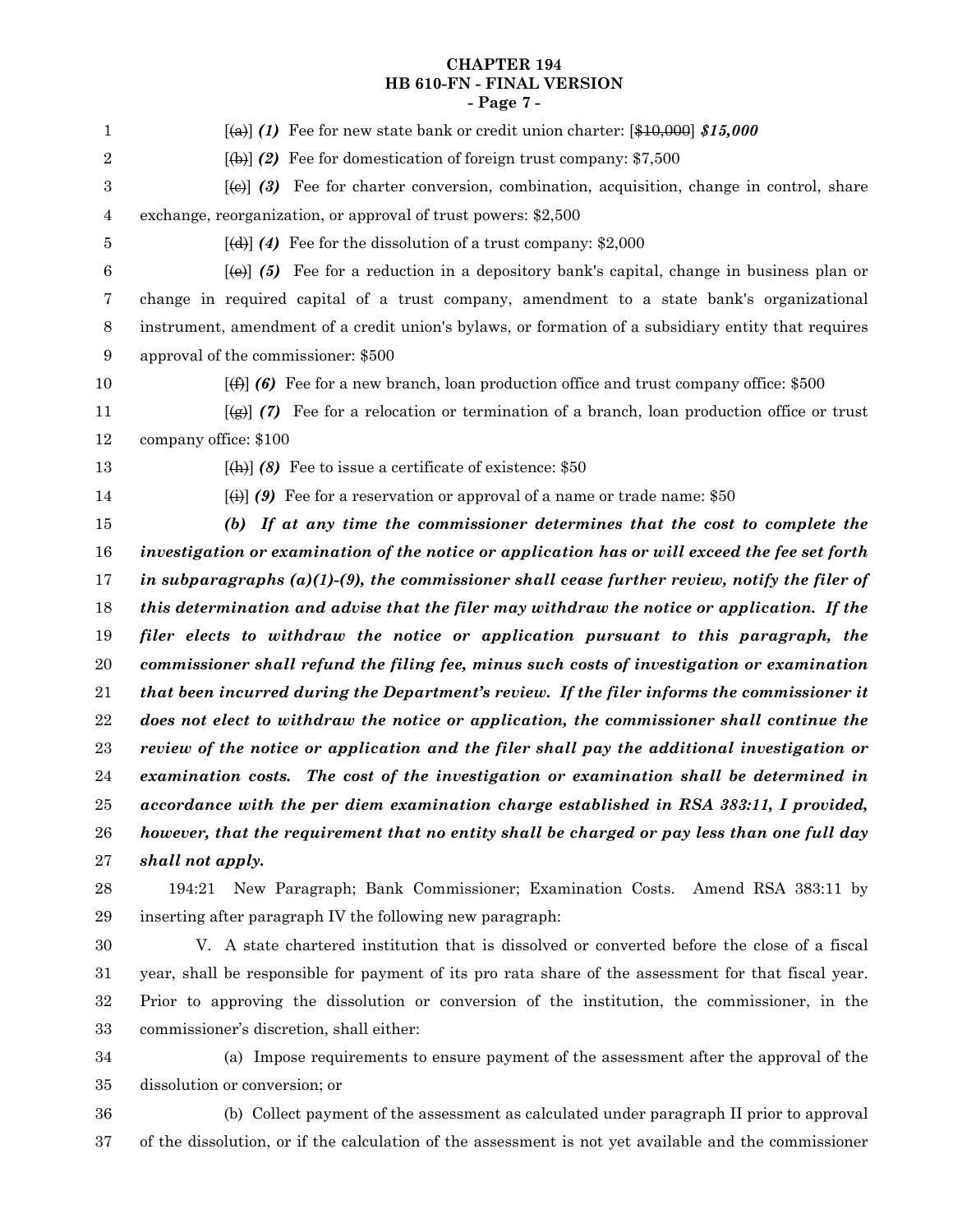#### **CHAPTER 194 HB 610-FN - FINAL VERSION - Page 8 -**

determines the last assessment imposed as well as the institution's share of the last assessment imposed, is reflective of the institution's obligation for the current fiscal year, the commissioner may instead collect payment of the assessment based on a pro rata portion of the last assessment imposed on the institution. 1 2 3 4

194:22 Depository Bank Act; Banking Business; Loans and Investments. Amend RSA 383-B:3-  $303(a)(7)(E)$  to read as follows: 5 6

(E) Any depository bank which requires or accepts moneys for deposit in escrow accounts maintained for the payment of taxes or insurance premiums related to loans on property secured by real estate mortgages shall credit each escrow account with interest at a [<del>minimum</del>] rate [set for a 6-month period by the commissioner on February 1 and August 1 of each year. The rate shall be one percent below the mean interest rate paid by depository banks on regular savings accounts during the applicable period. The commissioner shall post the rate on the department's website] *no lower than the highest target federal funds interest rate in the range set by the Federal Open Market Committee, minus one percent*. 7 8 9 10 11 12 13 14

194:23 Retail Installment Sales of Motor Vehicles; Consumer Inquiries. Amend the introductory paragraph of RSA 361-A:4-a, I to read as follows: 15 16

I. Consumer complaints naming retail sellers or sales finance companies under this chapter, which are filed in writing with the office of the commissioner, shall be forwarded via *electronic mail or* certified or registered mail to the retail seller or sales finance company for response within 10 days of receipt by the department. Retail sellers or sales finance companies shall, within 10 days after receipt of such complaint, send a written acknowledgment thereof to the consumer and the banking department. Not later than 30 days following receipt of such complaint, the retail seller or sales finance company shall conduct an investigation of the complaint and either: 17 18 19 20 21 22 23

194:24 Bank and Credit Unions; Consumer Complaints. Amend RSA 383-A:9-904, I to read as follows: 24 25

I. Consumer complaints naming state banks or credit unions, which are filed in writing, shall be forwarded via *electronic mail or* certified mail to the state bank or credit union for response within 10 days of receipt by the department. Not later than 30 days following receipt of such complaint, the state bank or credit union shall conduct an investigation of the complaint and either: 26 27 28 29 30

194:25 Licensing of Nondepository Mortgage Bankers, Brokers, and Servicers; Consumer Inquiries. Amend the introductory paragraph of RSA 397-A:15-a, I to read as follows: 31 32

I. Consumer complaints naming licensees under this chapter, which are filed in writing with the office of the commissioner, shall be forwarded via *electronic mail or* certified mail to the licensee for response within 10 days of receipt by the department. Licensees shall, within 10 days after receipt of such complaint, send a written acknowledgment thereof to the consumer and the 33 34 35 36